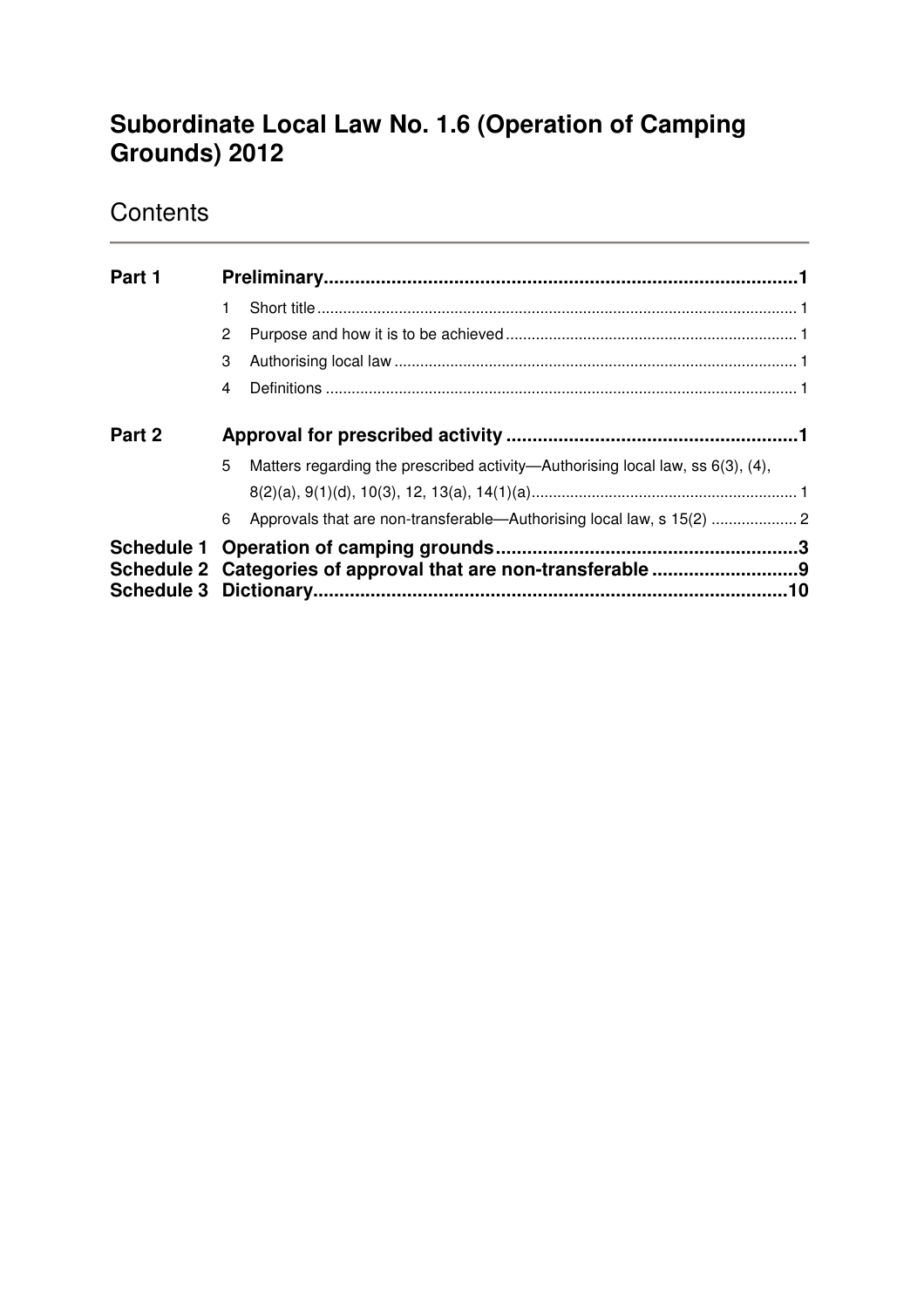# **Part 1** Preliminary

#### **1 Short title**

This subordinate local law may be cited as *Subordinate Local Law No. 1.6 (Operation of Camping Grounds) 2012*.

#### **2 Purpose and how it is to be achieved**

- (1) The purpose of this subordinate local law is to supplement *Local Law No. 1 (Administration) 2012* which provides for a legal and procedural framework for the administration, implementation and enforcement of the local government's local laws, subordinate local laws and other regulatory powers, and for miscellaneous administrative matters.
- (2) The purpose is to be achieved by providing for—
	- (a) various matters regarding the granting of approvals for prescribed activities; and
	- (b) further specification of the definitions relevant to various prescribed activities.
- (3) In particular, the purpose of this subordinate local law is to supplement the legal and procedural framework for the prescribed activity named in schedule 1, section 1.

#### **3 Authorising local law**

The making of the provisions in this subordinate local law is authorised by *Local Law No. 1 (Administration) 2012 (*the *authorising local law*).

#### **4 Definitions**

- (1) Particular words used in this subordinate local law have the same meaning as provided for in the authorising local law.
- (2) The dictionary in schedule 3 defines particular words used in this subordinate local law.

## **Part 2 Approval for prescribed activity**

## **5 Matters regarding the prescribed activity—Authorising local law, ss 6(3), (4), 8(2)(a), 9(1)(d), 10(3), 12, 13(a), 14(1)(a)**

- (1) Schedule 1—
	- (a) names a prescribed activity in section 1; and
	- (b) prescribes the matters specified in this section for the prescribed activity.
- (2) For section 6(3) of the authorising local law, it is declared that section 6(2) of the authorising local law does not apply to the particular activities stated in section 2 of schedule 1.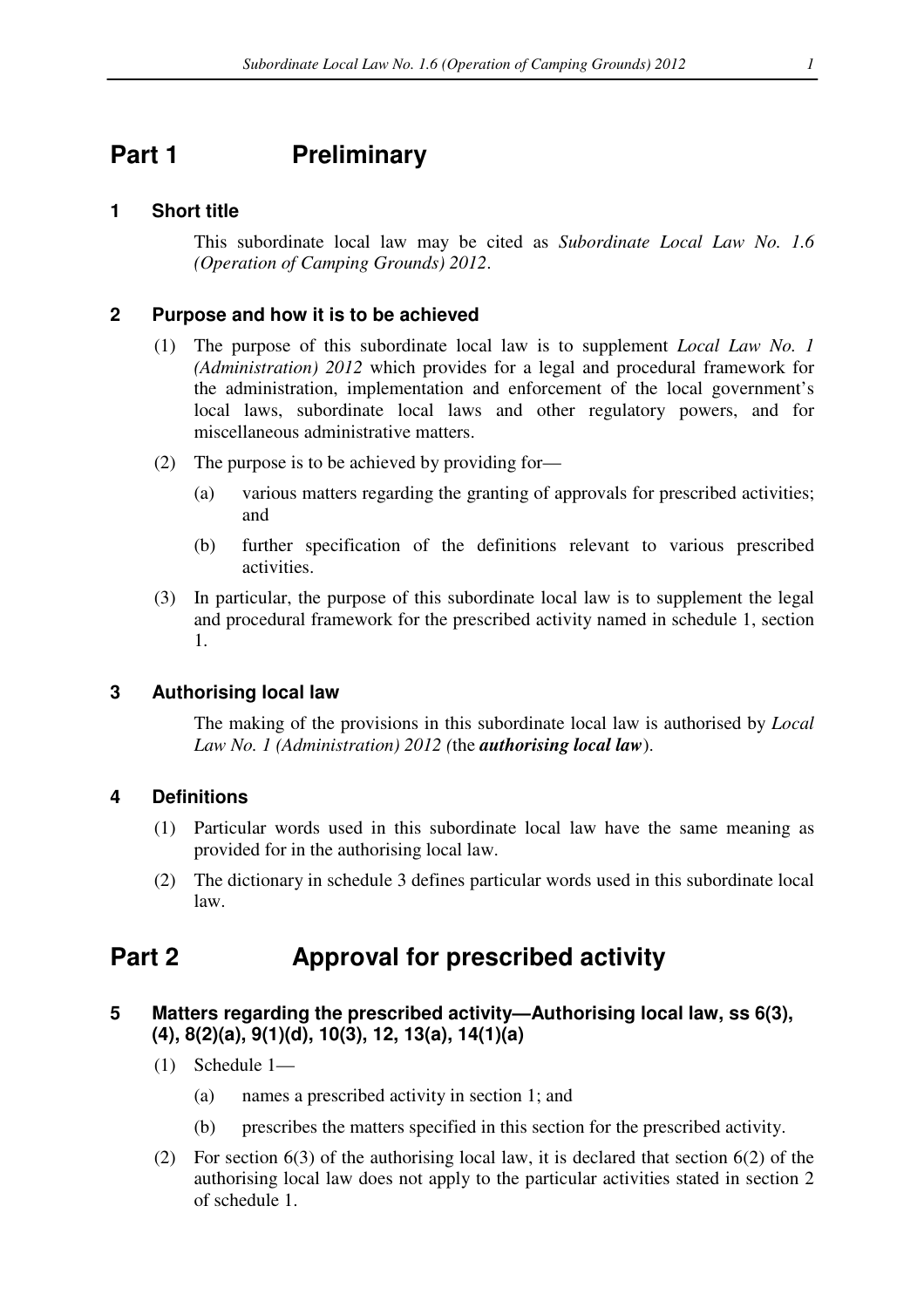- (3) For section 6(4) of the authorising local law, it is declared that the prescribed activity named in section 1 of schedule 1 is a category 2 activity.
- (4) For section 8(2)(a) of the authorising local law, the documents and materials that must accompany an application for approval for the prescribed activity are stated in section 3 of schedule 1.
- (5) For section  $9(1)(d)$  of the authorising local law, the local government may only grant an approval for the prescribed activity if it is satisfied the proposed operation and management of the activity would be consistent with the additional criteria prescribed in section 4 of schedule 1.
- (6) For section 10(3) of the authorising local law, the conditions that must be imposed on an approval for the prescribed activity are stated in section 5 of schedule 1.
- (7) For section 10(3) of the authorising local law, the conditions that will ordinarily be imposed on an approval for the prescribed activity are stated in section 6 of schedule 1.
- (8) For section 13(a) of the authorising local law, the term of an approval for the prescribed activity is provided for in section 7 of schedule 1.
- (9) For section 14(1)(a) of the authorising local law, the further term for renewal or extension of an approval for the prescribed activity is provided for in section 8 of schedule 1.
- (10) For section 12 of the authorising local law, in Table 1 of schedule 1—
	- (a) column 1 lists the application requirements for which the local government may accept as evidence the certificate of a third party certifier; and
	- (b) column 2 lists the individuals or organisations that are declared to be third party certifiers for the corresponding application requirement in column 1; and
	- (c) column 3 lists the qualifications that are necessary for an individual or organisation to be a third party certifier for the corresponding application requirement in column 1.

### **6 Approvals that are non-transferable—Authorising local law, s 15(2)**

For section 15(2) of the authorising local law, it is declared that the categories of approval listed in schedule 2 are non-transferable.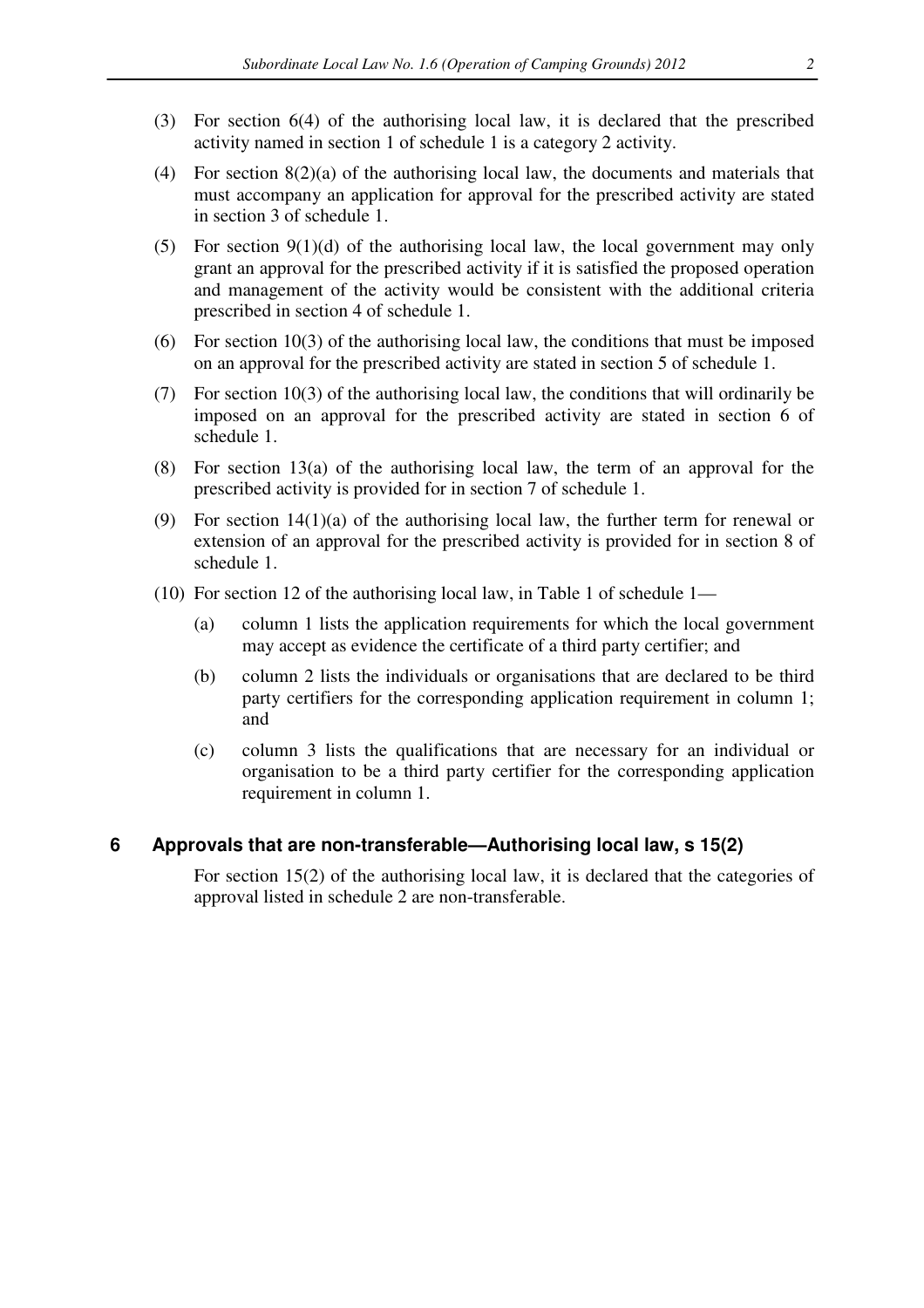## **Schedule 1 Operation of camping grounds**

Section 5

### **1. Prescribed activity**

Operation of camping grounds

## **2. Activities that do not require an approval under the authorising local law**

No activities stated.

### **3. Documents and materials that must accompany an application for an approval**

- (1) If the applicant is not the owner of the place at which the camping ground is to be operated—the written consent of the owner to the application.
- (2) A plan of the proposed camping ground which must be drawn to scale showing—
	- (a) the land comprising the camping ground and its location and real property description; and
	- (b) the boundaries of the camping ground; and
	- (c) the division of the camping ground into camp sites, including—
		- (i) the location and number of potential camp sites with each site clearly defined and bearing a distinguishing mark or number; and
		- (ii) the separation distance between each camp site; and
		- (iii) the number of persons who, it is intended, may occupy each camp site; and
	- (d) the location of each road and building situated within the camping ground; and
	- (e) details of the water supply system, including the position of all water points; and
	- (f) the position of all waste containers; and
	- (g) details of the sewerage system including the position of each sanitary convenience, ablution and laundry building; and
	- (h) details of the on-site sewerage facilities and the waste water disposal system; and
	- (i) the position of all fire places; and
	- (j) the nature and position of—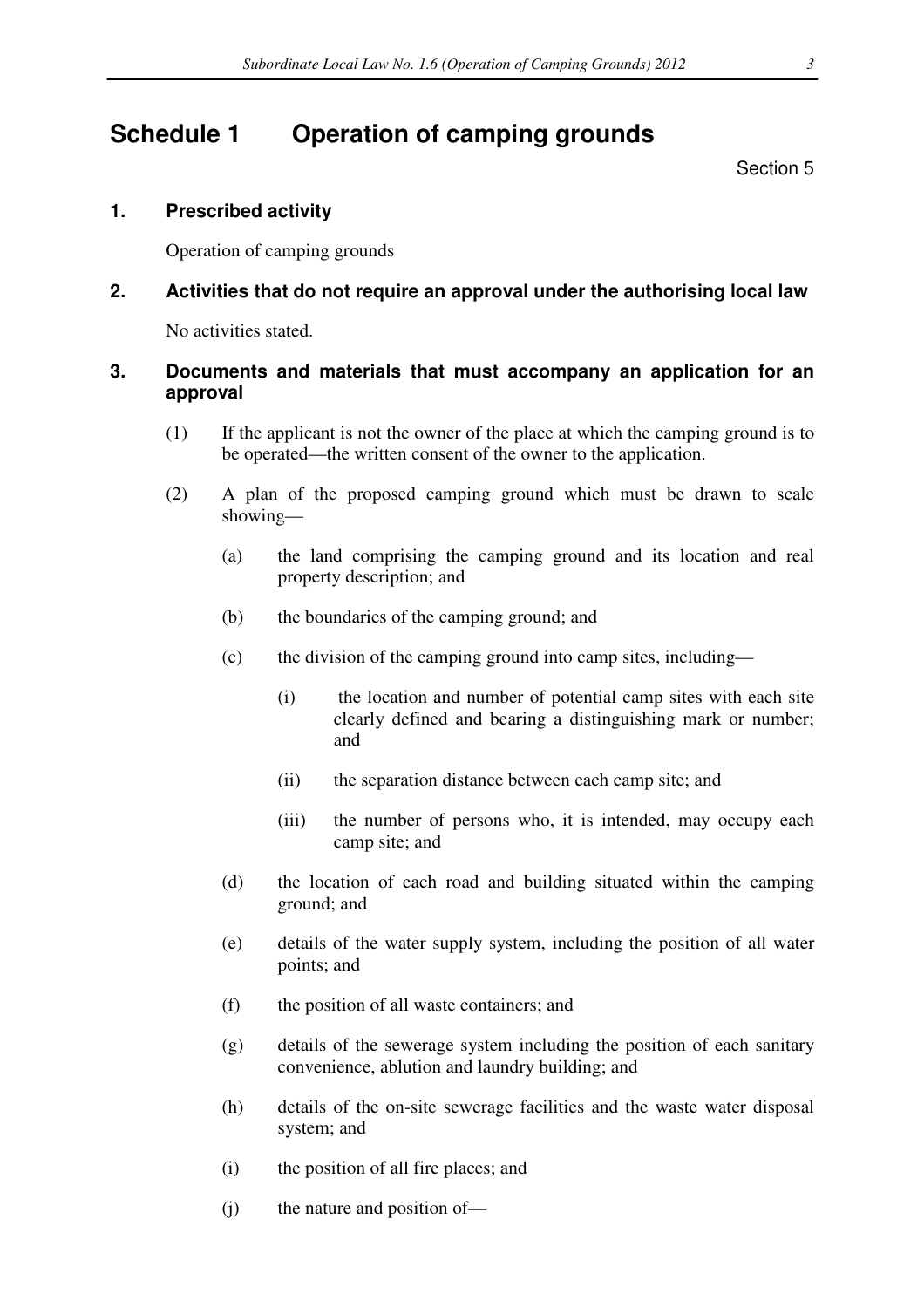- (i) all fire safety installations; and
- (ii) all electrical installations; and
- (iii) all food preparation areas; and
- (iv) all recreational facilities; and
- (v) all car parking facilities.
- (3) Details of the facilities for sanitation, washing and laundry to be provided for users of the camping ground.
- (4) Details of water quality, reticulation and drainage facilities to be provided for users of the camping ground.
- (5) Details of the rules which will govern the use of the camping ground, including rules which prohibit or restrict the keeping of dogs at the camping ground.
- (6) A current certificate of compliance issue under the *Fire and Rescue Service Act 1990*.
- (7) A current certificate of testing and compliance issued under the *Electricity Safety Act 2002*.

### **4. Additional criteria for the granting of an approval**

- (1) The operation of the camping ground must be lawfully conducted on the premises.
- (2) The operation of the camping ground must not produce—
	- (a) environmental harm; or
	- (b) environmental nuisance; or
	- (c) inconvenience or annoyance to the occupiers of any adjoining land.
- (3) All facilities at the camping ground must be—
	- (a) of an acceptable standard; or
	- (b) able to be brought to an acceptable standard,

for use by residents of the camping ground.

#### **5. Conditions that must be imposed on an approval**

No conditions stated.

#### **6. Conditions that will ordinarily be imposed on an approval**

(1) The operation of the camping ground must not detrimentally affect the amenity of adjoining land.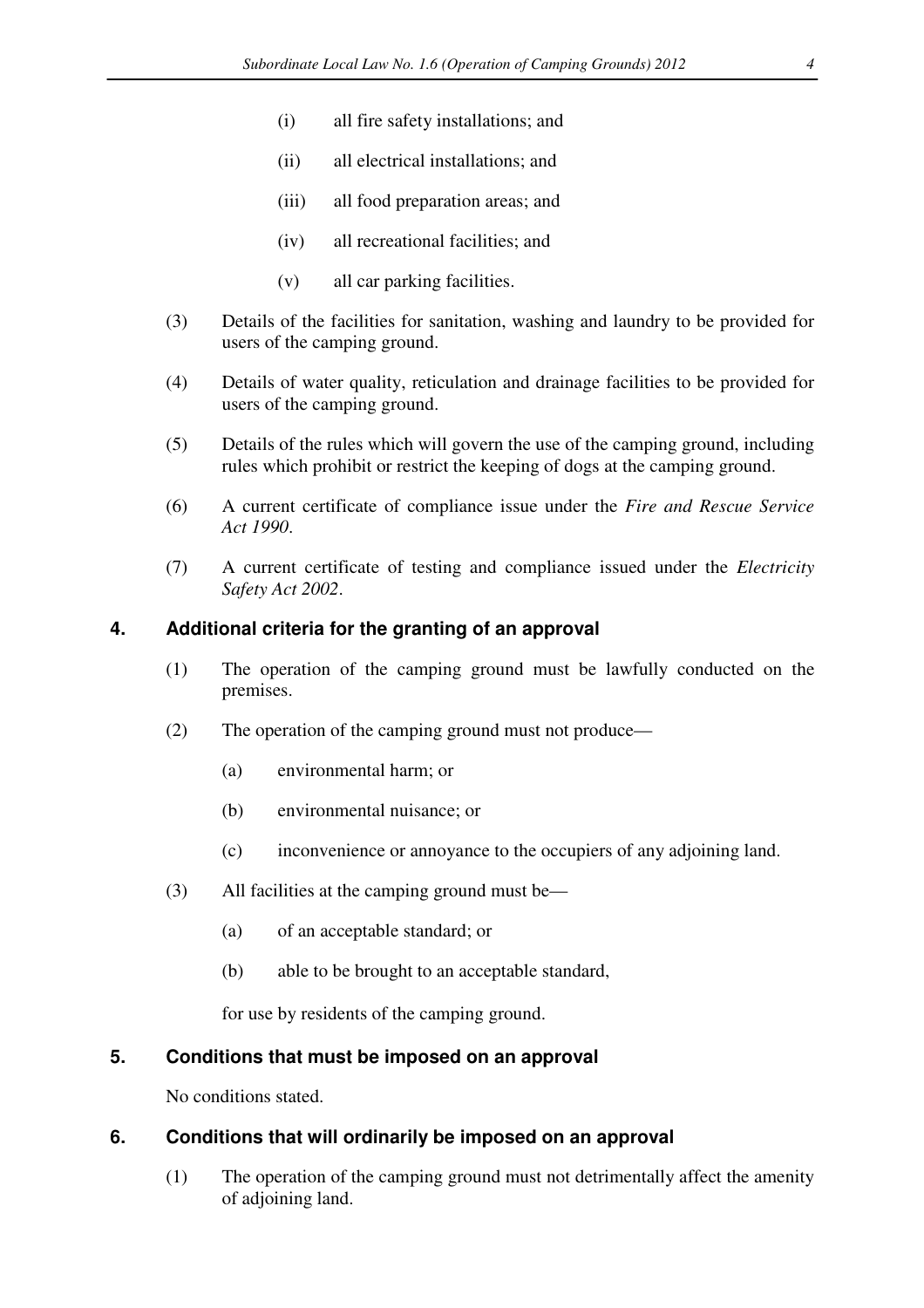- (2) The operation of the camping ground, including any premises, building, structure, vehicle, facility, equipment or fixture must be maintained in—
	- (a) good working order and condition; and
	- (b) a clean, safe and tidy condition.
- (3) Provision must be made for people and vehicles to enter and exit the camping ground safely.
- (4) The approval holder must provide and maintain an adequate supply of water to the camping ground, including water suitable for drinking, cooking and personal hygiene.
- (5) The water supply for drinking purposes must be potable water.
- (6) The approval holder must ensure that, if water obtained from a particular water outlet in the camping ground may be unsuitable for drinking, a sign is prominently displayed at the outlet stating "Unsuitable for Drinking".
- (7) The approval holder must provide and maintain adequate toilet, bathing and showering facilities for persons of both sexes (including disabled persons) using the camping ground, including—
	- (a) at least 2 showers or baths (in separate cubicles) for each sex, for every 15 individual camp sites (within the camping ground); and
	- (b) at least 1 handbasin for every 4 shower cubicles (or baths) for each sex; and
	- (c) shower (or bath) cubicles must be constructed so as to totally conceal a person within the cubicle from persons who may be outside the cubicle; and
	- (d) for water closets—for every 12 individual camp sites (within the camping ground)—
		- (i) for males—at least 2 water closet pedestals and 0.9 metres of urinal stall; and
		- (ii) for females—at least 4 water closet pedestals.
- (8) If bed linen is supplied—
	- (a) keep it in a clean and sanitary condition; and
	- (b) replace it with clean bed linen after each change of occupation of the camp site.
- (9) All materials of a hazardous or dangerous nature which are used in the operation of the camping ground must be stored and used in a safe manner.
- (10) Facilities for the disposal of waste must be—
	- (a) sufficient to accommodate the collection and storage of all waste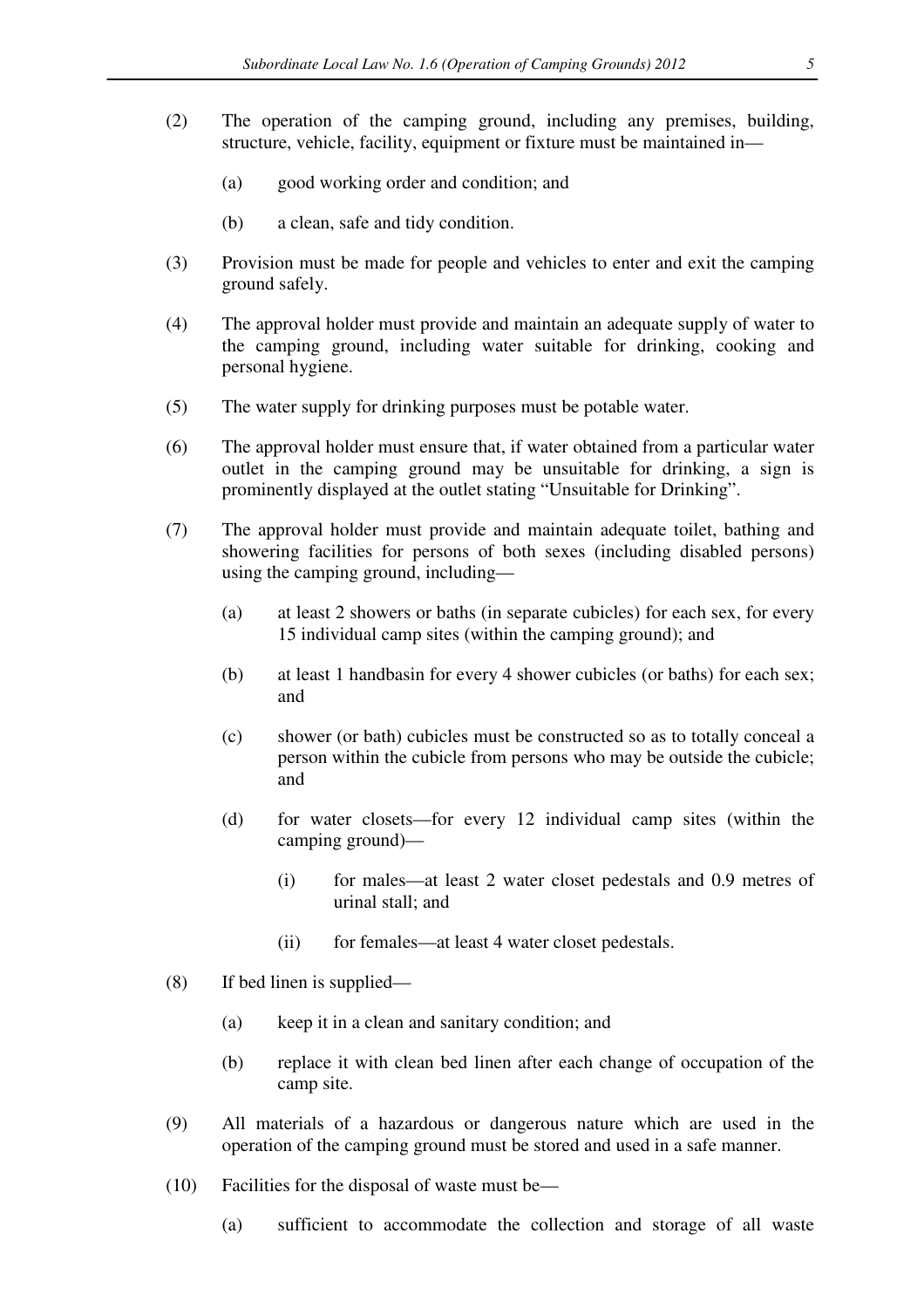generated as part of the operation of the camping ground; and

- (b) provided in the manner, and at the locations, specified by the local government.
- (11) The local government may limit the number of persons who may occupy a camp site and require the approval holder to—
	- (a) ensure that the limit is displayed on a notice erected in a prominent position at the camping ground; and
	- (b) take appropriate action to ensure that the limit is not contravened.
- (12) The approval holder must keep and maintain a register which details—
	- (a) the name and address of each person who hires a camp site; and
	- (b) an identifying number for the site; and
	- (c) if any vehicle is bought on to the site—
		- (i) the registration number of the vehicle; and
		- (ii) the dates when the hiring of the site begins and ends.
- (13) The approval holder must, at the request of an authorised person, produce the register for inspection.
- (14) The approval holder must not permit or allow the occupation of a camp site by more persons than the limit fixed for the site under the conditions of an approval.
- (15) The approval holder must not permit or allow a person to bring on to a camp site a tent or other type of accommodation that is not fit for human habitation.
- (16) The approval holder must keep and maintain all buildings, playground areas and equipment used for recreational purposes at the camping ground in a safe and proper condition.
- (17) The approval holder must not, unless the local government agrees in writing, change the camp sites at the camping ground by—
	- (a) adding to the existing sites; or
	- (b) changing the position or boundaries of a site.
- (18) The approval holder must not change any building, structure or facility at the camping ground by—
	- (a) adding new buildings, structures or facilities; or
	- (b) removing existing buildings, structures or facilities; or
	- (c) changing the position of any building, structure or facility.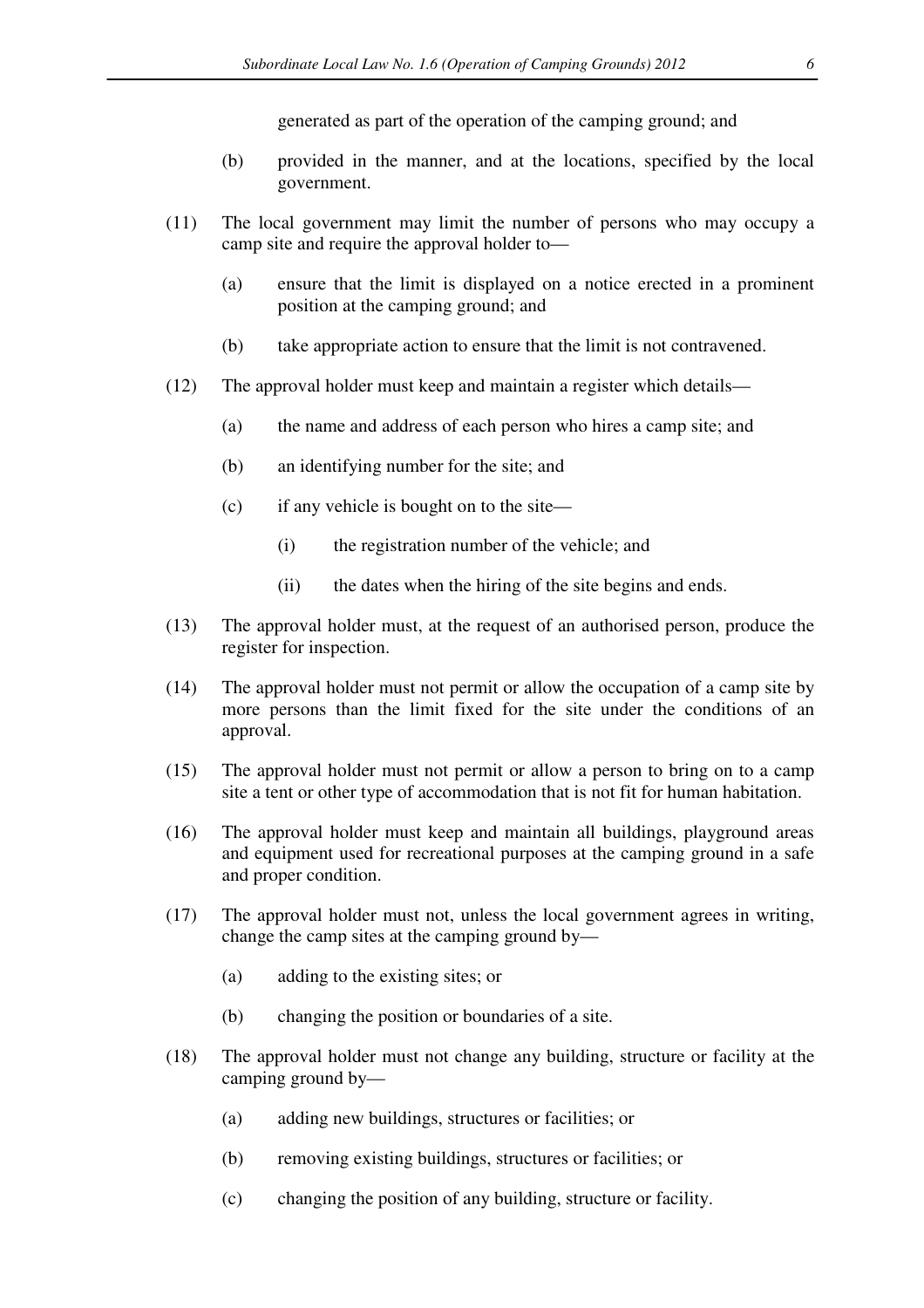- (19) However, subsections (17) and (18) do not apply if the proposed change constitutes development under the *Sustainable Planning Act 2009*.
- (20) The operation of the camping ground must not—
	- (a) create a traffic problem; or
	- (b) increase an existing traffic problem; or
	- (c) detrimentally affect the efficiency of an existing road network.
- (21) The approval holder must not use an extension telephone bell, open air address system or similar device as part of the operation of the camping ground if the bell, system or device causes a nuisance or annoyance to any person.
- (22) The operation of the camping ground must not attract fly breeding or vermin infestation.
- (23) In the operation of the camping ground the approval holder must only use lighting which is angled or shaded so that the lighting does not cause a nuisance or inconvenience.
- (24) The approval holder must dispose of all waste generated as part of the operation of the camping ground in a manner which maintains the operation of the camping ground and its surrounds in a clean, tidy, sanitary and hygienic condition.
- (25) Signage used in the operation of the camping ground must be exhibited in a manner, and at the locations, specified by the local government.
- (26) Each camp site used as part of the operation of the camping ground must be individually numbered and described in the manner specified by the local government.
- (27) The local government may prescribe rules which govern the use of the camping ground and require the approval holder to ensure compliance with the rules by each user of the camping ground.
- (28) The rules which govern the use of the camping ground must be displayed in the manner, and at the locations, specified by the local government so that the rules can be viewed by users of the camping ground.

#### **7. Term of an approval**

- (1) The term of an approval must be determined by the local government having regard to the information submitted by the applicant.
- (2) The term of the approval must be specified in the approval.
- (3) An approval may be granted for a term of up to 1 year.

#### **8. Term of renewal of an approval**

(1) The term for which an approval may be renewed or extended must be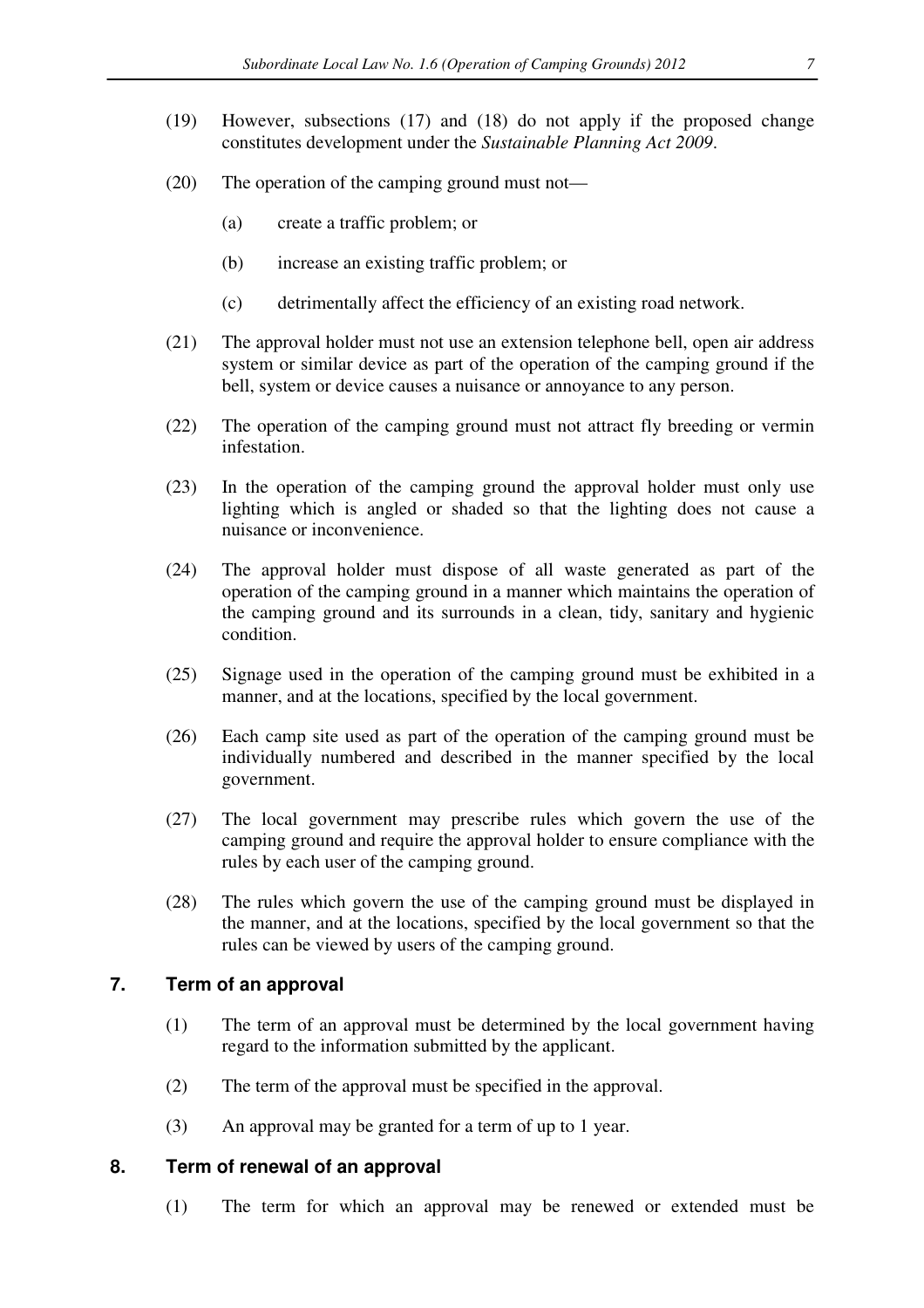determined by the local government having regard to the information submitted by the approval holder.

- (2) The term for which an approval may be renewed or extended must not exceed 1 year.
- (3) If the local government grants the application, the local government must specify in the written notice, the term of the renewal or extension.

## **Table 1 – Third party certification**

| Column 1<br><b>Application requirement</b> | Column 2<br><b>Individuals or</b><br>organisations that are third<br>party certifiers | Column 3<br><b>Qualifications necessary to</b><br>be a third party certifier |
|--------------------------------------------|---------------------------------------------------------------------------------------|------------------------------------------------------------------------------|
| No application requirement<br>stated.      |                                                                                       |                                                                              |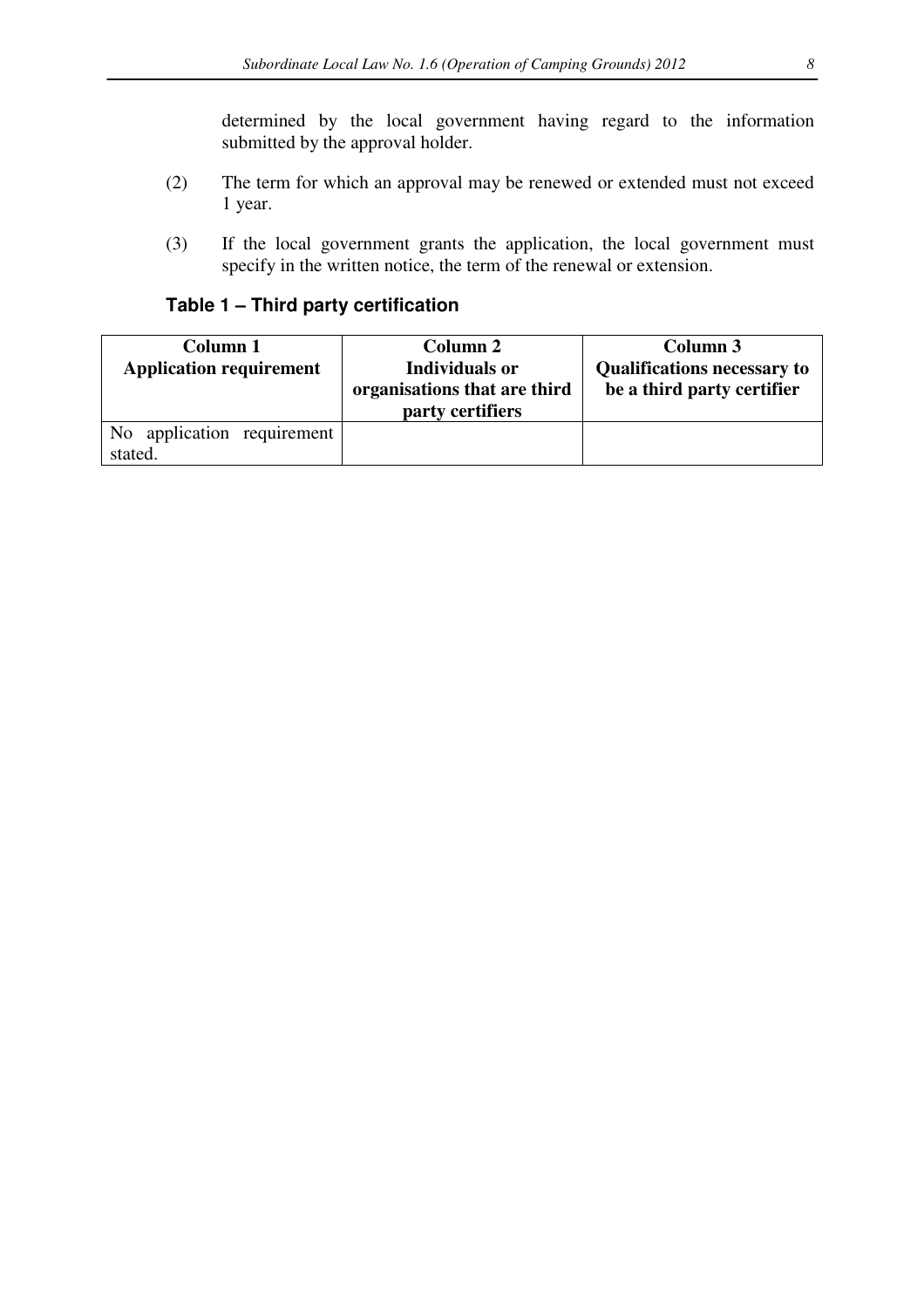# **Schedule 2 Categories of approval that are nontransferable**

Section 6

Each approval for the prescribed activity named in schedule 1, section 1 is transferable.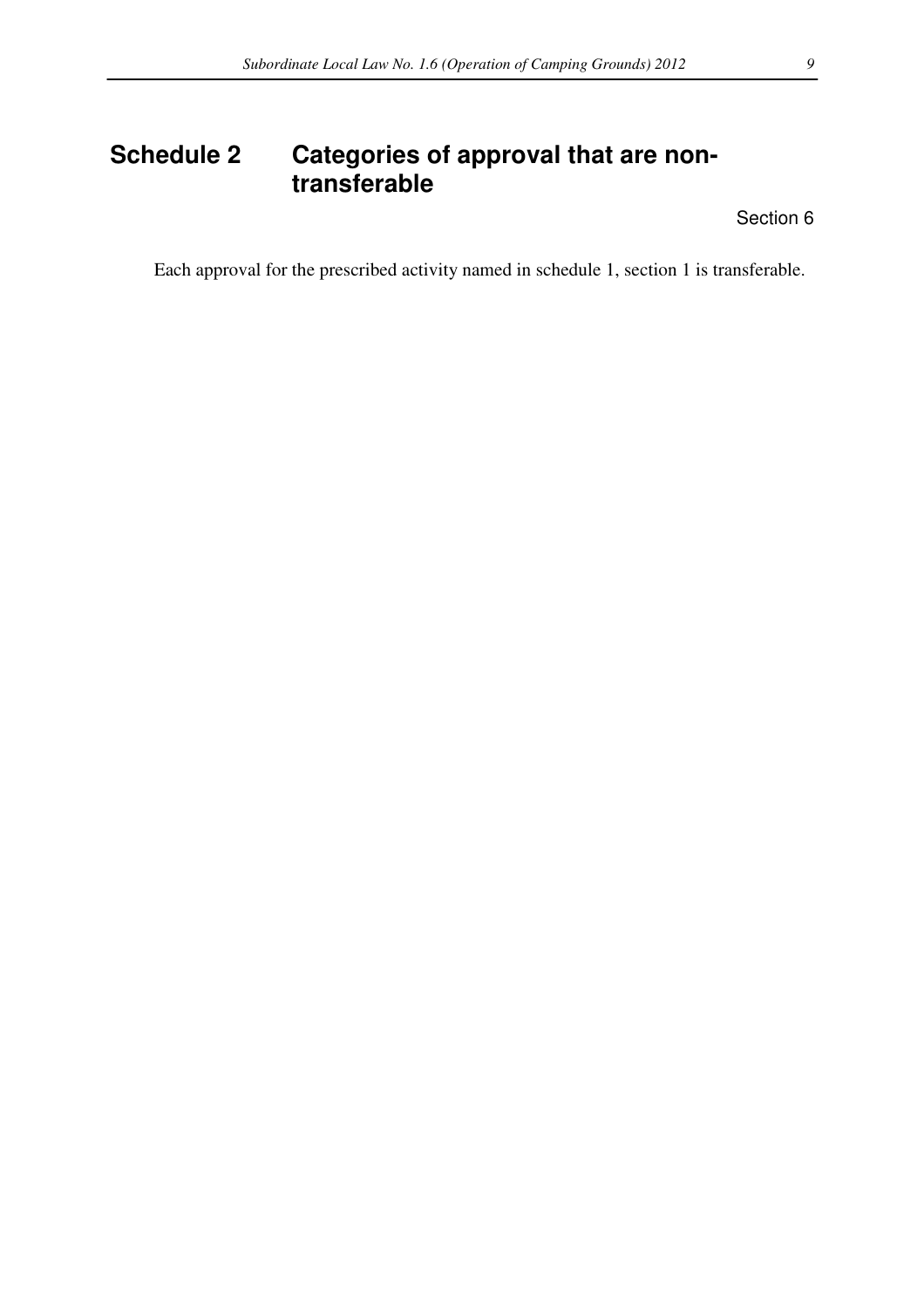## **Schedule 3 Dictionary**

Section 4

*building* has the meaning given in the *Building Act 1975*.

*camp site* means a part of a camping ground which is designated for occupation by a tent, inclusive of ropes, poles, supports and pegs incidental to the erection and use of the tent.

*commercial camping ground* means land that is made available, on a commercial basis, for camping but does not include a caravan park.

*electrical installation* has the meaning given in the *Electricity Act 1994*.

*environmental harm* has the meaning given in the *Environmental Protection Act 1994.* 

*environmental nuisance* has the meaning given in the *Environmental Protection Act 1994.*

*facilities* includes—

(a) toilets; and

- (b) bathing and showering facilities; and
- (c) facilities for washing and drying clothes; and
- (d) facilities for cooking and food preparation; and
- (e) sporting and other recreational facilities; and
- (f) other facilities for the use or convenience of people using a camping ground.

*fire safety installation* has the meaning given in the *Building Act 1975*.

*local government public health risk* has the meaning given in the *Public Health Act 2005*.

*on-site sewerage facility* has the meaning given in the *Plumbing and Drainage Act 2002.*

*potable water* means water which complies with the Australian Drinking Water Guidelines.

*premises* means the premises used for the operation of the camping ground.

*sanitary convenience* has the meaning given in the *Environmental Protection Act 1994.*

*sewerage system* has the meaning given in the *Plumbing and Drainage Act 2002.* 

*structure* has the meaning given in the *Local Government Act 2009*.

*vehicle* has the meaning given in the *Transport Operations (Road Use Management) Act 1995.*

*vermin* means—

- (a) reptiles, bed bugs, lice, fleas, parasites and cockroaches; and
- (b) guinea pigs and other rodents capable of carrying or transmitting a notifiable disease; but
- (c) does not include—
	- (i) a protected animal within the meaning of the *Nature Conservation Act 1992*; or
	- (ii) a local government public health risk.

*waste* has the meaning given in the *Environmental Protection Act 1994.*